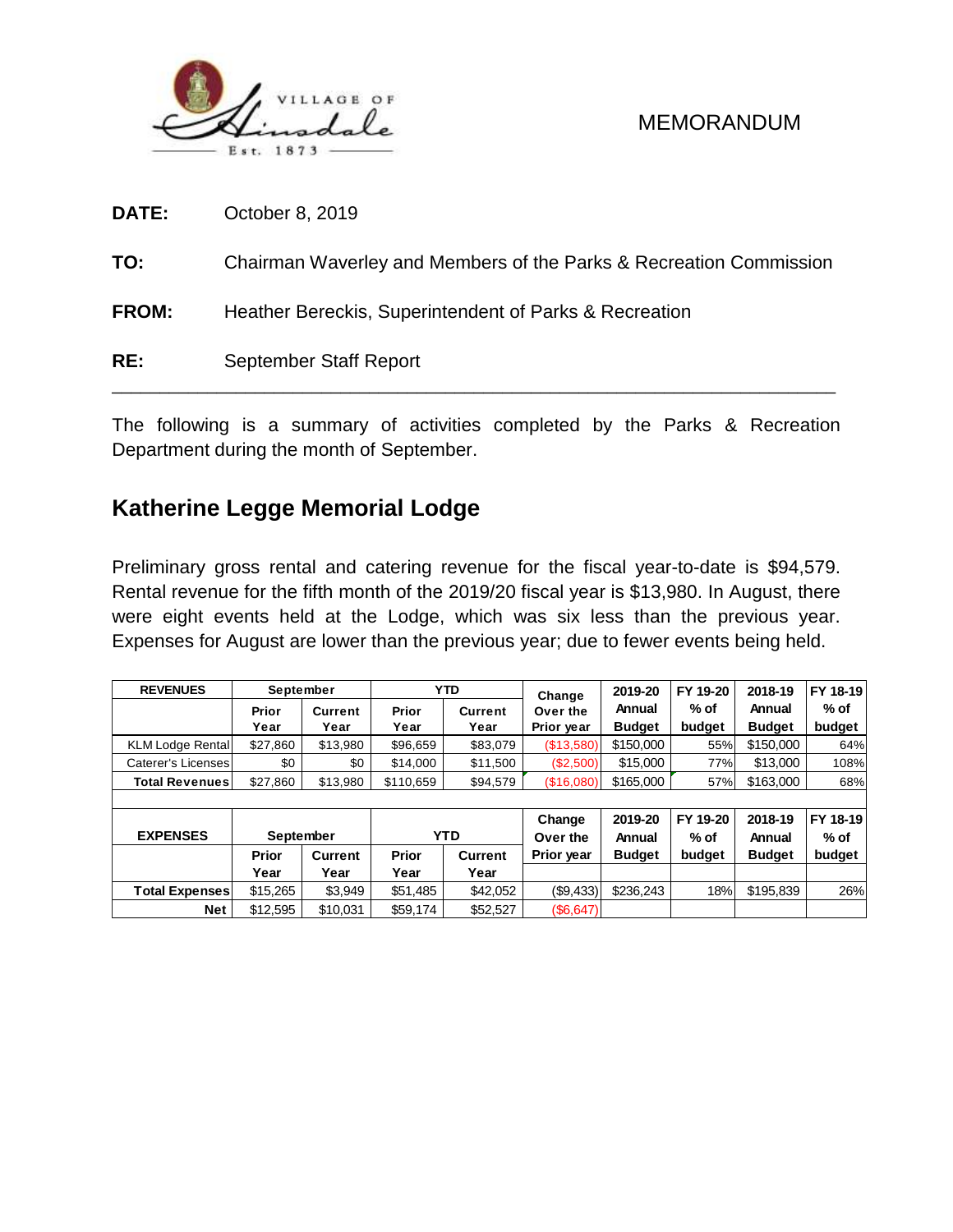

| KLM Gross Monthly Revenues |    |           |     |                                  |    |           |    |                                             |    |           |    |           |     |         |    |            |    |            |
|----------------------------|----|-----------|-----|----------------------------------|----|-----------|----|---------------------------------------------|----|-----------|----|-----------|-----|---------|----|------------|----|------------|
| Month                      |    |           |     | 2011/12 FY 2012/13 FY 2013/14 FY |    |           |    | 2014/15 FY 2015/16 FY 2016/17 FY 2017/18 FY |    |           |    |           |     |         |    | 2018/19 FY |    | 2019/20 FY |
| May                        | \$ | 8,561     | \$  | 8,801                            | S  | 16,796    | \$ | 13,745                                      | S. | 16,000    | \$ | 12,200    | \$  | 9,725   | \$ | 13,675     | \$ | 16,744     |
| June                       | \$ | 11,156    | s   | 10,745                           | S. | 26,818    | \$ | 17,450                                      |    | \$22,770  | \$ | 22,845    | \$  | 12,495  | Ś  | 23,045     | Ś. | 17,494     |
| July                       | \$ | 13,559    | \$  | 9,786                            | S  | 18,650    | \$ | 12,909                                      | S. | 27,475    | S  | 12,550    | \$  | 15,000  | \$ | 16,874     | s  | 17,466     |
| August                     | \$ | 17,759    | Ś.  | 18,880                           | s  | 19,579    | \$ | 25,350                                      | S. | 24,775    | \$ | 11,500    | \$  | 18,555  | \$ | 15,205     | \$ | 17,395     |
| September                  | \$ | 14,823    | S   | 14,498                           | s  | 12,137    | \$ | 24,510                                      | S. | 15,250    | S  | 12,645    | \$  | 15,410  | \$ | 27,860     | S  | 13,980     |
| October                    | \$ | 16,347    | \$. | 15,589                           | S  | 14,825    | \$ | 23,985                                      | S. | 25,580    | \$ | 21,045    | \$  | 15,180  | \$ | 12,770     |    |            |
| November                   | \$ | 8,256     | S.  | 11,612                           |    | 8,580     | \$ | 14,724                                      | s  | 14,825    |    | 6,700     | \$  | 12,500  | \$ | 13,450     |    |            |
| December                   | \$ | 8,853     | S   | 10,265                           | S  | 13,366    | \$ | 17,290                                      | S. | 17,200    | \$ | 13,457    | \$  | 8,125   | \$ | 9,125      |    |            |
| January                    | \$ | 1,302     | S   | 4,489                            | s  | 250       | S  | 8,450                                       | s  | 2,850     | S  | 4,624     | \$  | 18,089  | Ś  | 6,855      |    |            |
| February                   | \$ | 2,301     | \$  | 6,981                            | S  | 7,575     | \$ | 3,120                                       | S  | 2,400     | S  | 4,550     | .\$ | 2,495   | \$ | 1,725      |    |            |
| March                      | \$ | 2,506     | \$  | 7,669                            | \$ | 4,245     | Ś  | 6,725                                       | Ś  | 8,945     | \$ | 5,944     | Ŝ   | 8,045   | \$ | 9,804      |    |            |
| April                      | \$ | 2,384     | \$  | 4,365                            | S  | 3,600     | \$ | 12,695                                      | S  | 9,125     | \$ | 4,300     | -\$ | 7,482   | \$ | 2,700      |    |            |
| total                      |    | \$107,807 |     | \$123,680                        |    | \$146,421 | Ś  | 180,953                                     |    | \$187,195 |    | \$132,360 | \$  | 143,101 | Ś  | 153,088    | Ś  | 83,079     |

The graph below shows the past three years of lodge revenue and the upcoming years' projections. Future projections are based on what is currently booked. Also included is a graph indicating the number of monthly reservations so far for 2019 and 2020. Typically events are booked 6-18 months in advance of the rentals; however, if there are vacancies, staff will accept reservations within 5 days of an event. These tracking devices will be updated monthly.

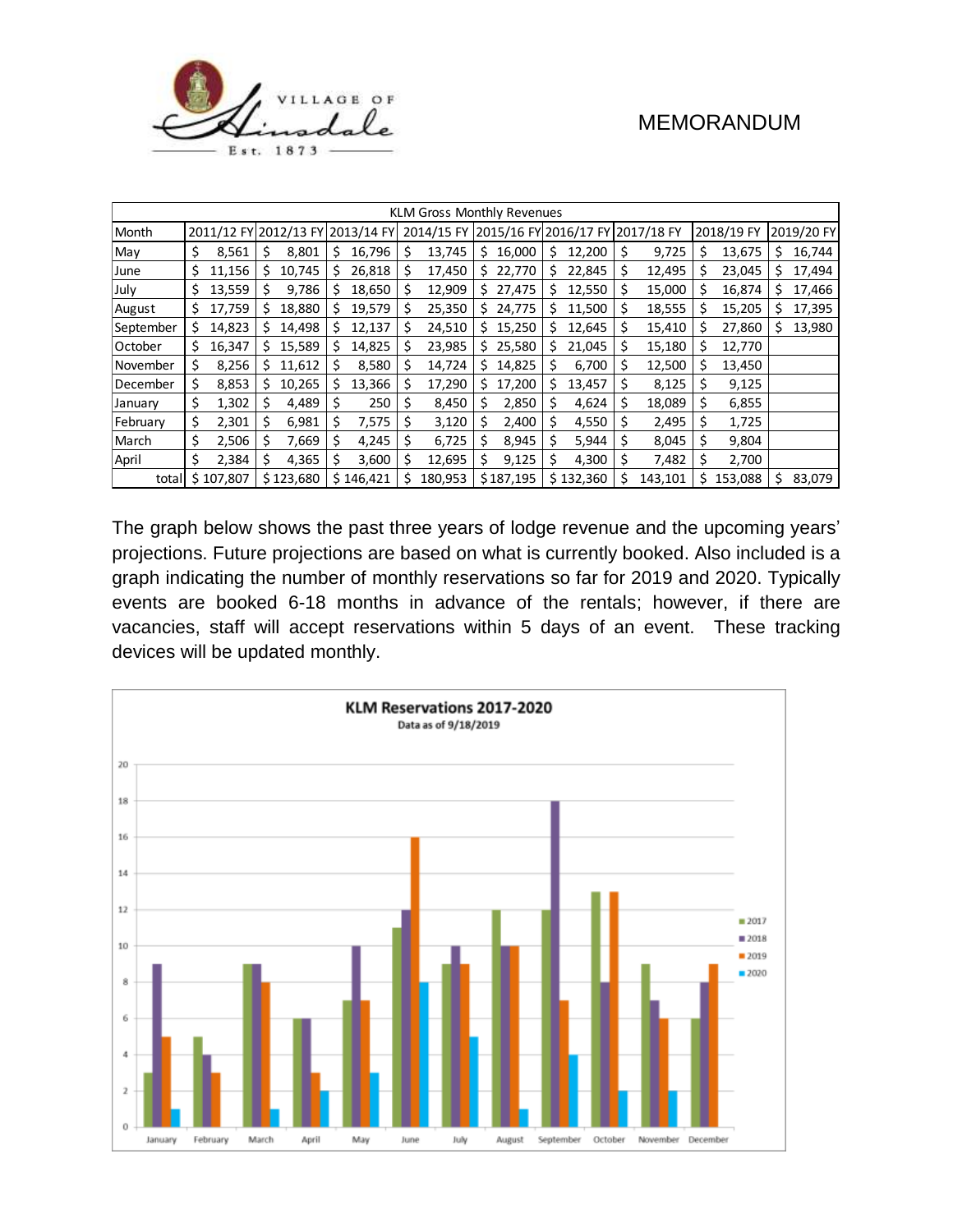



Staff is currently working with the approved marketing plan for the 2019/20 FY, including the addition of Search Engine Optimization (SEO) and progressive marketing through The Knot. A sub-committee was started and held its fifth meeting in June where the where the new brochure and logo were reviewed. The committee is working on expanding the detailed marketing plan, specific to KLM; including rebranding marketing materials and upgrading the website. A final version of the new logo, brochure, and business cards will be presented at the October Parks & Recreation Commission meeting.

# **Upcoming Brochure & Activities**

#### **Brochure & Programming**

The Fall Brochure was delivered to residents on July 29<sup>th</sup>, and registration began on August 5<sup>th</sup>. Staff is now working on the winter/spring brochure, which is scheduled for delivery to residents on December 2<sup>nd</sup>.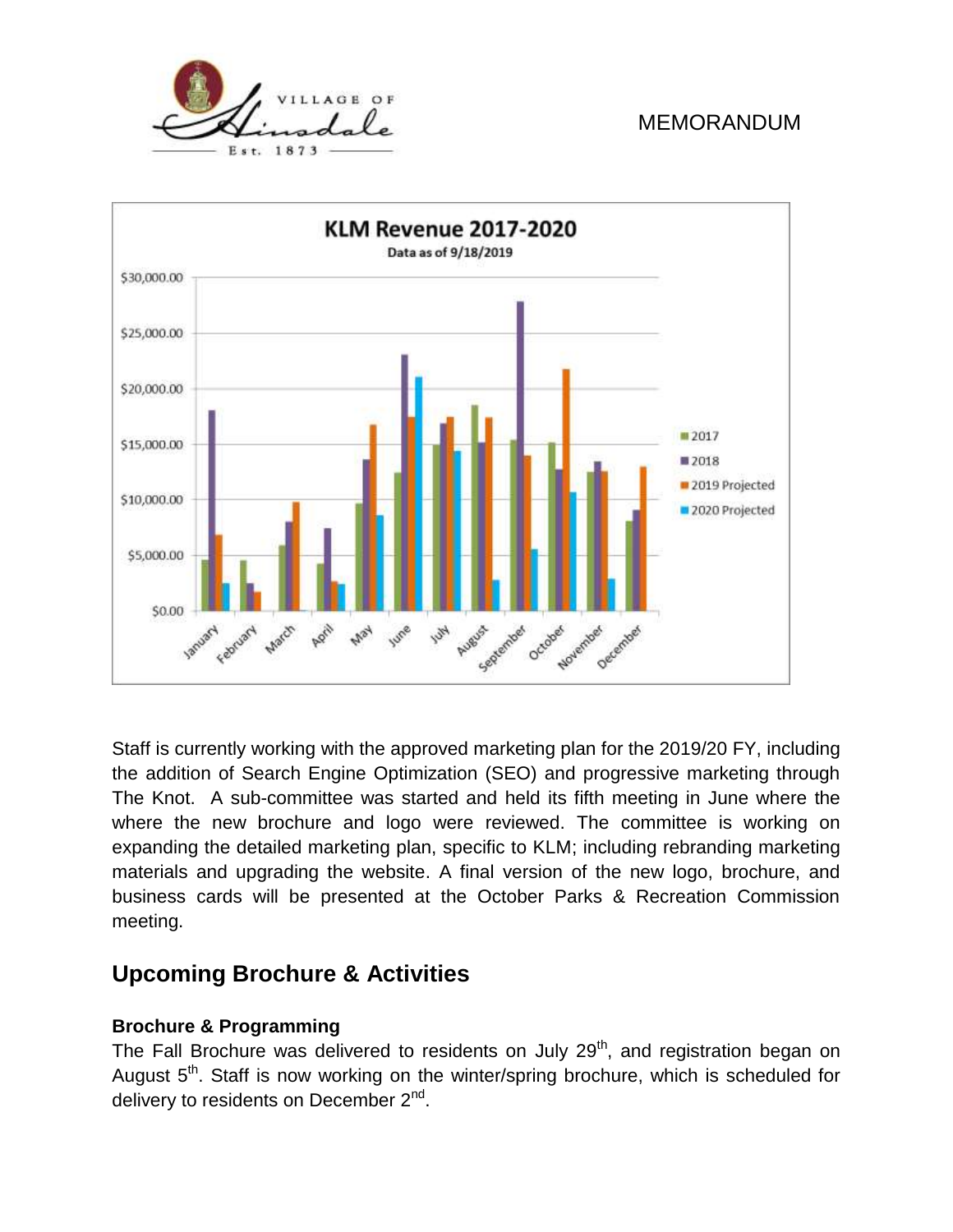

#### **Special Events**

The final summer special event; Dogs Days of summer was held on September  $7<sup>th</sup>$ at the Community Pool. Like the previous year, a large number of members and guests attending with their pups. This event is quickly becoming a community (and staff) favorite. Fall special events include a Movie in the Park on October 11<sup>th</sup> and Fall Fest on October 19<sup>th</sup>. Registration is currently open for Breakfast with Santa, scheduled for December 7<sup>th</sup>, and the lottery for Holiday Express on December 8th is also open.

# **Field & Park Updates**

#### **Fields/Parks**

Staff has finalized booking fall field space for 2019. Public Service staff has finished the lining and striping of fields for soccer, football, and lacrosse. Football began the week of July 29<sup>th</sup>, Soccer and Lacrosse began the week of August  $26<sup>th</sup>$ . Residents surrounding Brook Park were sent letters in June regarding Falcon Football beginning and noting the season's game schedule. Cross Country meets at KLM Park began in late August and will continue through mid-October. Staff will begin booking spring fields in early January.

#### **Ice Rink**

Staff has ordered the ice rink liner for the winter season and will work to install it once temperatures are consecutively below freezing for six or more days. The Warming Hut will again be staffed on weekends and provide fires and hot chocolate.

# **Community Pool**

2019 pool passes went on sale on March  $1<sup>st</sup>$ . A breakdown of total pass sales in comparison to the prior year is provided in the table below. The pool opened for the season on Saturday May 25th and closed on September 2<sup>nd</sup>. A final pool report will be presented at the November Parks & Recreation Commission meeting.